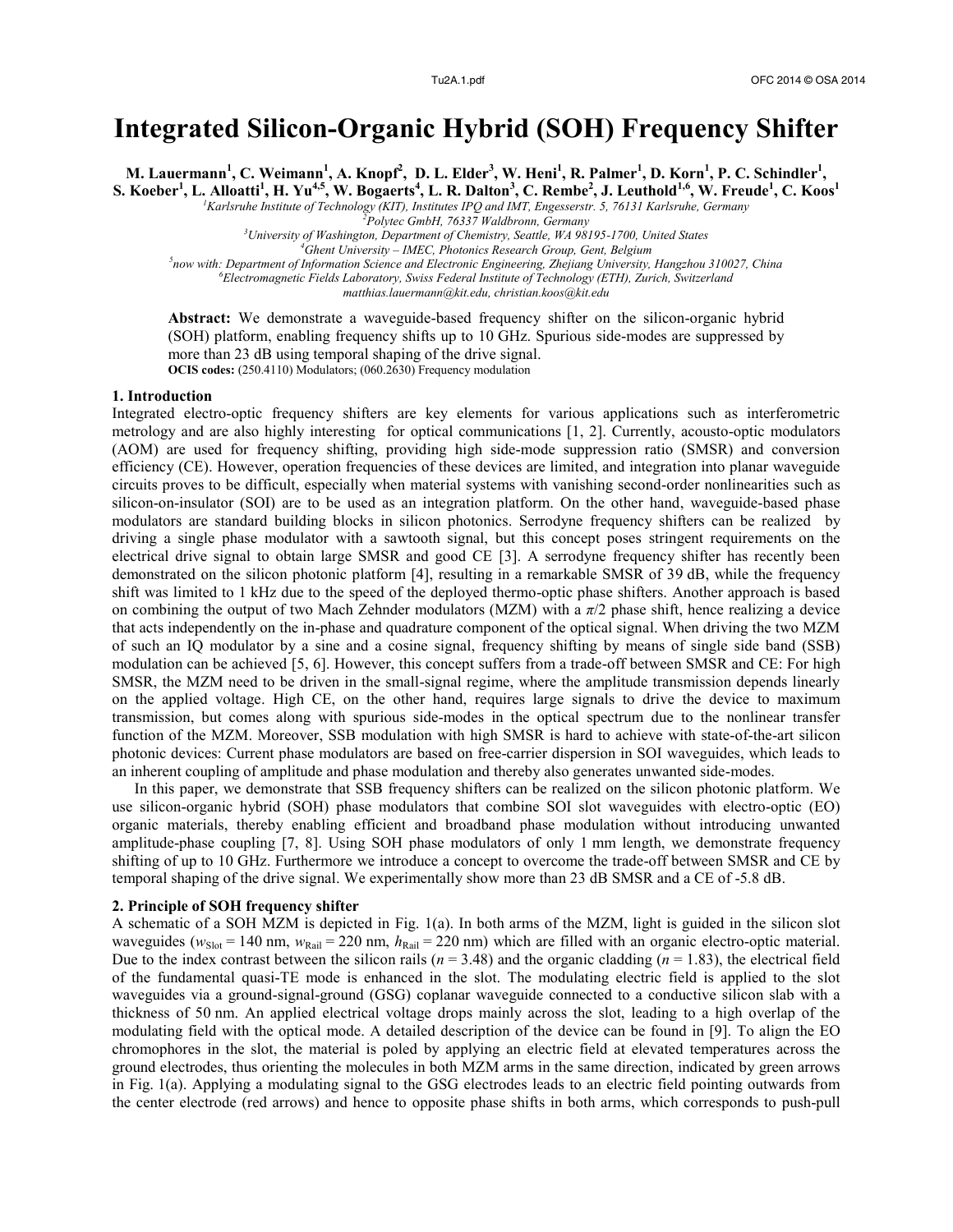

Fig. 1(a) Cross-sectional schematic of an SOH MZM. The slot waveguides are filled with the electro-optic organic material DLD164. Electrical contact is established via a conductive silicon slab to an RF transmission line, which is impedance-matched to the signal generator. The chromophores in the slot have to be oriented by a poling voltage *U*pol, applied to the outer ground electrodes of the MZM. Due to the electric field in the slot the chromophores in both waveguides are oriented in the same global direction. The driving voltage  $U_{\text{drive}}$  is applied via the GSG line and leads to opposite phase shifts in both arms (push-pull operation). (b) Dominant  $E_x$  component of the optical field and (c)  $E_x$  component of the electrical drive signal in the slot waveguide. Both fields are confined to the slot, resulting in strong interaction and hence efficient modulation. (d) Schematic of the experimental setup. A tunable laser (emission wavelength around 1550 nm) is used as optical source and coupled to the silicon chip via a grating coupler. The on-chip IQ modulator comprises two nested SOH MZM. An intentional imbalance of 40  $\mu$ m is placed between the two MZM to adjust the *π*/2 phase shift via the wavelength. The output signal is recorded by an OSA with 20 MHz resolution bandwidth.

operation. The cladding consists of the strongly electro-optic chromophore DLD164 [10], with an in-device EO coefficient of 180 pm/V. This leads to a remarkably low voltage-length product of  $U<sub>π</sub> L = 0.6$  Vmm in the DC limit. For SSB operation, two Mach-Zehnder modulators operated in push-pull mode are nested to an IQ modulator as shown in Fig. 1(d).

# **3. Experimental demonstration**

A sketch of the measurement setup is depicted in Fig. 1(d). The bias voltage for each MZM is coupled to the chip via a bias-T and adjusted for zero transmission in the absence of any modulation signal. The optical spectrum at the output is recorded by an optical spectrum analyzer (OSA) with 20 MHz resolution bandwidth. In a first experiment, we use an RF synthesizer with a large frequency range as electrical source to operate the device in the small-signal regime. For SSB modulation, two sinusoidal drive signals with the same frequency *Ω* and a *π*/2 phase difference are applied to the MZM. With an optical input at frequency  $\omega$ , the field at the output should only consist of odd harmonics at the frequencies  $\omega + n\Omega$ , where  $n = (-1, 3, -5, 7, ...)$ . The amplitude of the sideband at frequency  $n\Omega$  is described by the Bessel function *J<sub>n</sub>*(*m*), where  $m = \pi \cdot U_p/(2U_p)$  denotes the modulation index and  $U_{\pi}$  is the  $\pi$ -voltage of the push-pull MZM [6].

The optical output spectrum at *Ω* = 0.475 GHz is depicted in Fig. 2(a). By fine-tuning the bias voltage, the carrier can be suppressed by 37 dB. The shifted line at *ω*-*Ω* is clearly visible with a CE of -16.4 dB and SMSR of 18.75 dB. It has to be noted that the strongest spurious lines occur at *ω*±2*Ω* rather than at *ω*+3*Ω*, as would be expected [6]. This is attributed to slightly different poling efficiencies of the two phase shifters in the arms of the two MZM. The ratio of the efficiency of the phase shifters in a single MZM can be estimated from these side lines to be 1/0.8. This can be overcome by improving the poling procedure or by using dual drive configurations of the MZM. By increasing the modulation frequency and simultaneously adjusting the drive voltage, we can compensate the decaying transfer function of the device and demonstrate frequency shifts of up to 10 GHz without significant degradation of SMSR, Fig. 2(b). We expect that the operation bandwidth and the flatness of the frequency response



Fig. 2(a) The spectrum of the optical output with a sinusoidal RF signal applied (*Ω* = 0.475 GHz and *U*drive = 0.45 Vpp per MZM). The bias point of both MZM and the phase relation of the optical as well as the electrical paths is chosen such to minimize the carrier and unwanted frequency components. In blue the spectra of the optical carrier is plotted, without RF signal and the bias set to maximum transmission. The conversion efficiency (CE) is -16.38 dB and the side-mode suppression ratio (SMSR) is 18.75 dB. (b) Output spectra for different RF frequencies. Operation in a wide bandwidth is possible, for larger frequencies of the drive signal, higher RF voltage is needed to keep the power in the shifted line constant.